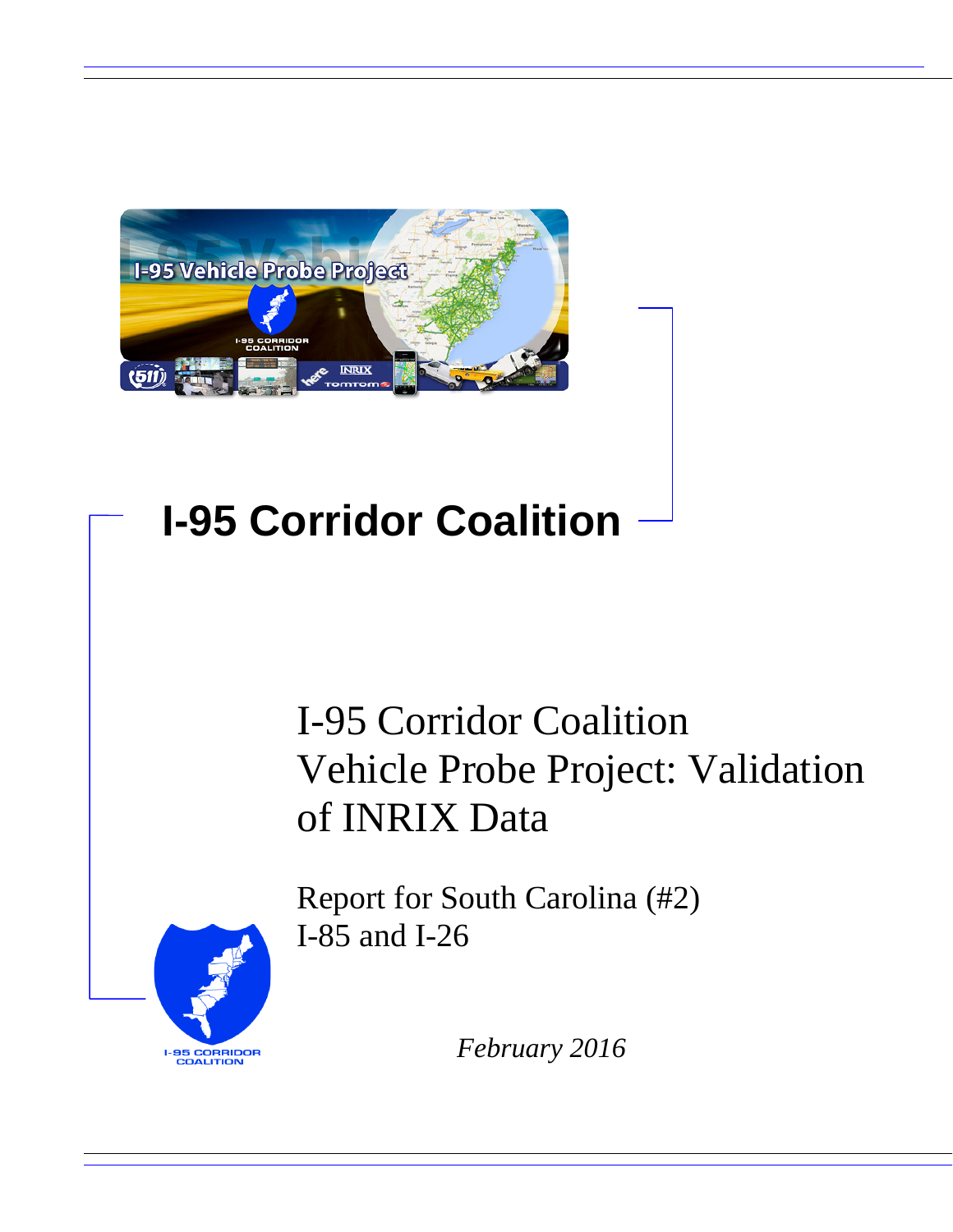# **I-95 CORRIDOR COALITION VEHICLE PROBE PROJECT VALIDATION OF INRIX DATA FEBRUARY 2016**

# *Report for South Carolina (#2) I-85 and I-26*

*Prepared for:*

I-95 Corridor Coalition

*Sponsored by:*

I-95 Corridor Coalition

*Prepared by:*

Masoud Hamedi, Ali Haghani, Kiana Roshan Zamir, Zhongxiang Wang University of Maryland, College Park

#### *Acknowledgements:*

The research team would like to express its gratitude for the assistance it received from the state highway officials in South Carolina during the course of this study. Their effort was instrumental during the data collection phase of the project. This report would not have been completed without their help.

*February 2016*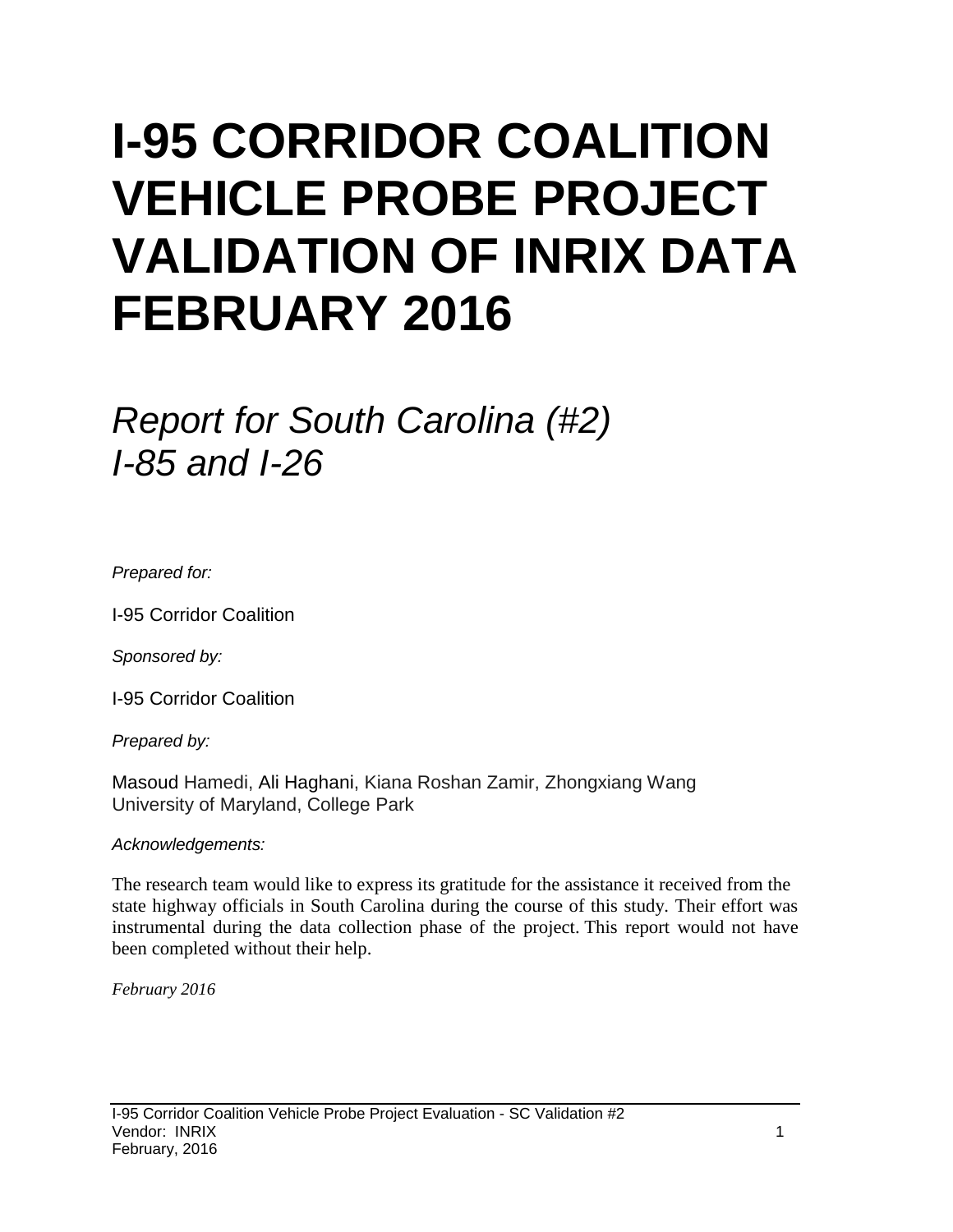## **Evaluation Results for the State of South Carolina**

## *Executive Summary*

The data from the Vehicle Probe Project is validated using Bluetooth<sup>TM</sup> Traffic Monitoring (BTM) technology on a near monthly basis. BTM sensors were deployed at the beginning and ending points of seven different segments along the I-85 and I-26 corridor. The Average Annual Daily Traffic (AADT) along the I-85 corridor is 82,300 and the speed limit is 60 MPH. The AADT along the I-26 corridor is 37,550 and the speed limit is 55 MPH.

The Bluetooth sensor deployment covers the range from US-276 to SC-14 along I-85 and from Bush River Rd. to Harbison Blvd. along I-26. Travel time data was collected for both directions along each freeway, between December 2 and December 15, 2015. The dataset collected represents approximately 4,191 hours of observations along seven freeway segments, totaling approximately 12 miles. The total number of effective five-minute travel time samples observed was 50,287.

ES Table 1, below summarizes the results of the comparison between the BTM reference data and the INRIX data for freeway segments during the above noted time period. As shown, the average absolute speed error (AASE) and Speed Error Bias (SEB) were both within specification in all speed bins.

| <b>ES Table 1 – South Carolina Evaluation Summary for Freeway</b> |                                            |                         |                                     |                         |                   |                                |  |  |  |
|-------------------------------------------------------------------|--------------------------------------------|-------------------------|-------------------------------------|-------------------------|-------------------|--------------------------------|--|--|--|
| <b>Speed Bin</b>                                                  | <b>Average Absolute Speed</b><br>Error(<10 |                         | <b>Speed Error Bias</b><br>(<5 mph) |                         | Number<br>of $5$  | Hours of<br>Data<br>Collection |  |  |  |
|                                                                   | Comparison<br>with SEM<br>Band             | Comparison<br>with Mean | Comparison<br>with SEM<br>Band      | Comparison<br>with Mean | Minute<br>Samples |                                |  |  |  |
| $0-30$ MPH                                                        | 2.5                                        | 4.1                     | 1.7                                 | 2.3                     | 1420              | 118                            |  |  |  |
| 30-45 MPH                                                         | 4.5                                        | 7.2                     | 3.2                                 | 4.6                     | 1354              | 113                            |  |  |  |
| 45-60 MPH                                                         | 2.0                                        | 5.0                     | 1.7                                 | 3.9                     | 13374             | 1115                           |  |  |  |
| $>60$ MPH                                                         | 2.0                                        | 5.2                     | $-1.6$                              | $-3.8$                  | 34139             | 2845                           |  |  |  |
| All Speeds                                                        | 2.1                                        | 5.2                     | $-0.5$                              | $-1.3$                  | 50287             | 4191                           |  |  |  |

Based upon data collected from December 2, 2015 through December 15, 2015 across 12 miles of roadway.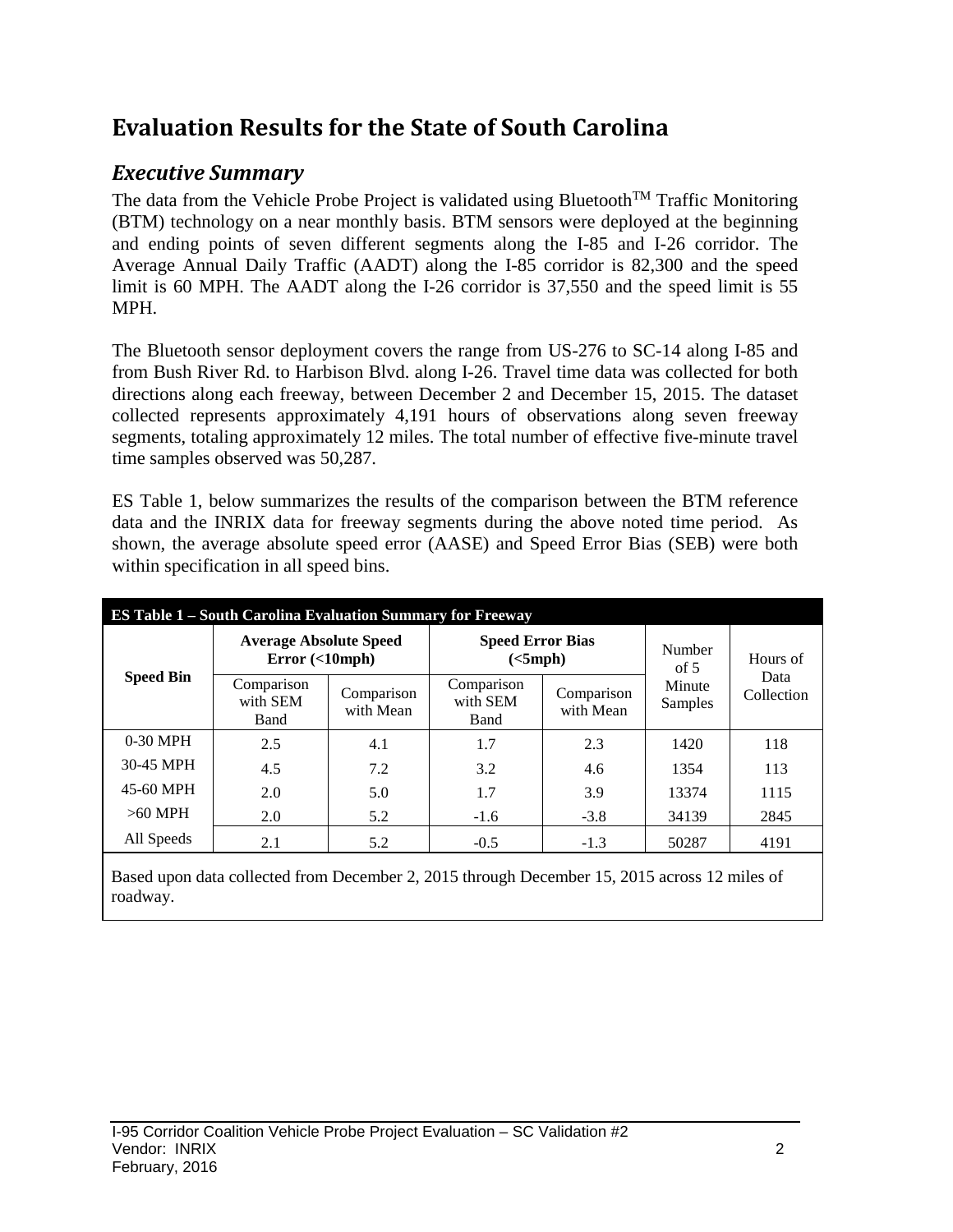### *Data Collection*

Travel time samples were collected along seven freeway segments with the assistance of South Carolina Department of Transportation (SCDOT) personnel. Freeway segments studied were located on the I-85 corridor from US-276 to SC-14 and on I-26 from Bush River Rd. to Harbison Blvd. Travel time data was collected for both directions along I-85 and I-26 between December 2 and December 15, 2015. Segment locations were chosen with a high-likelihood of observing recurrent and non-recurrent congestion during peak and off-peak periods.

Figure 1 and 2 present an overview snapshot of the placement of sensors for the collection of data on the I-85 and I-26 corridors in South Carolina. The Average Annual Daily Traffic (AADT) along the I-85 corridor is 82,300 and the speed limit is 60 MPH. The AADT along the I-26 corridor is 37,550 and the speed limit is 55 MPH. Blue segments represent freeway segments selected for analysis.



**Figure 1** — Locations of all segments selected on I-85 for analysis in South Carolina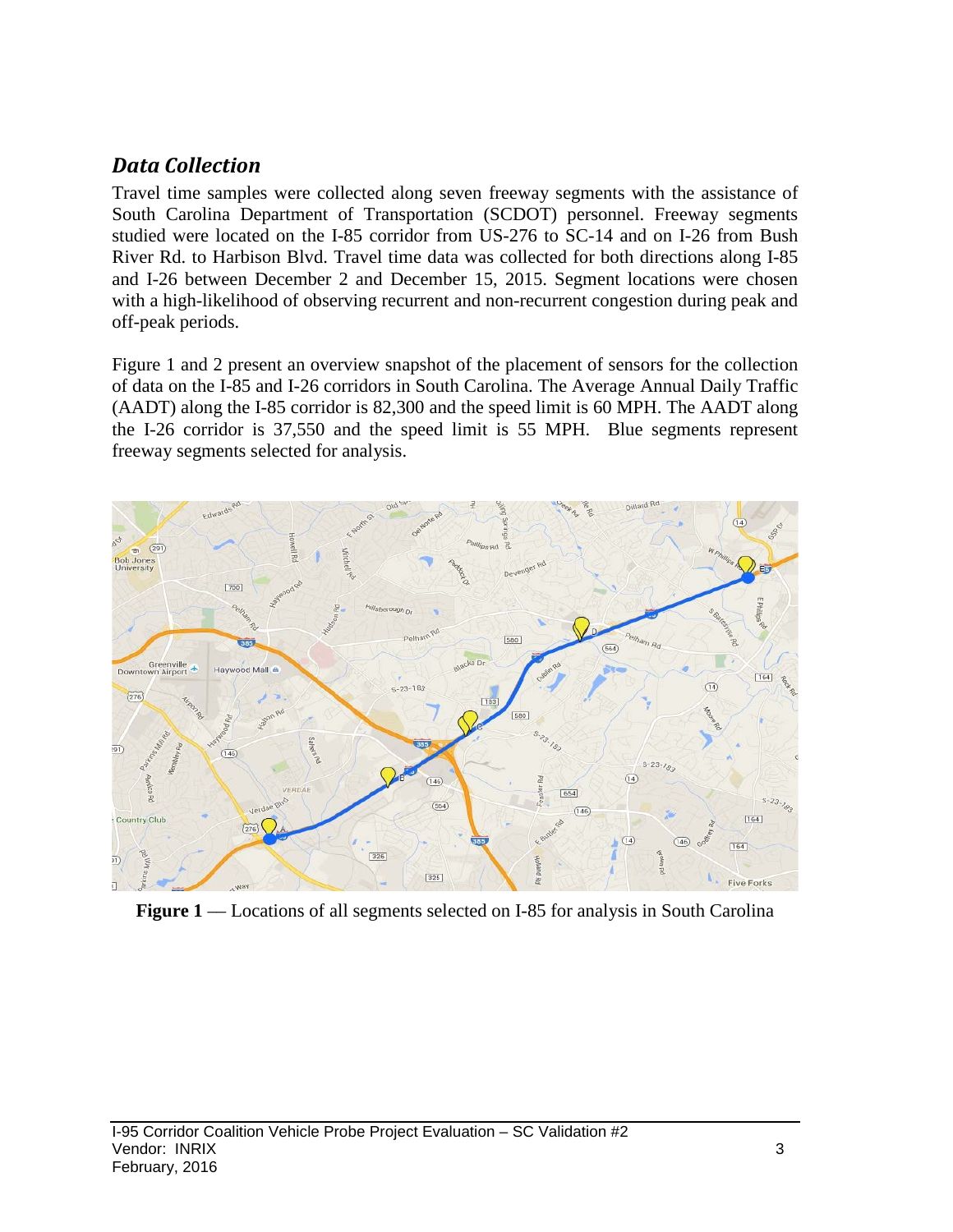

Figure 2 –– Locations of all segments selected on I-26 for analysis in South Carolina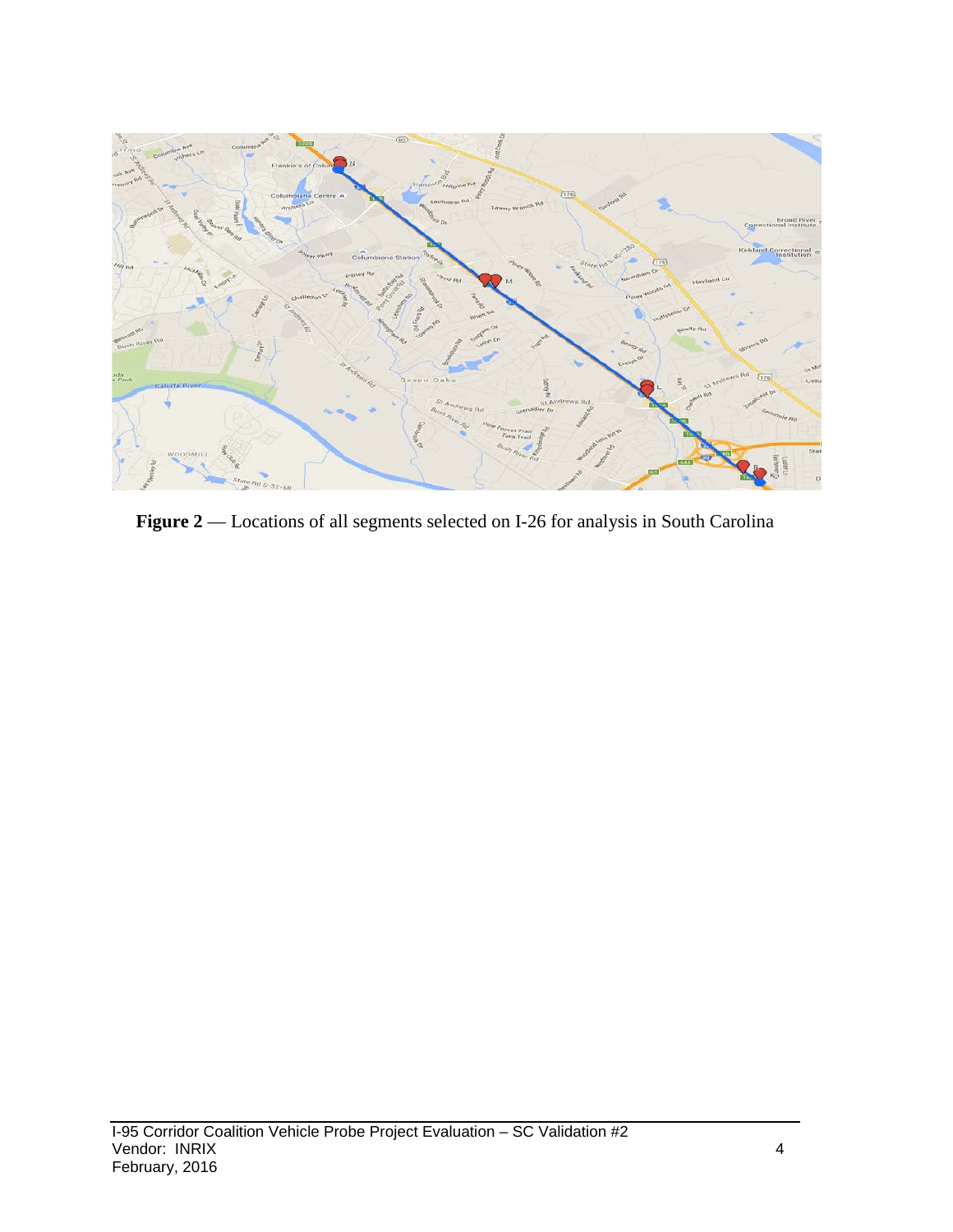#### **TMC segments selected for validation in South Carolina**

Table 1 presents the data collection segments from South Carolina. As a whole, these segments cover a total length of 12 miles. Data collection segments are comprised of one or more Traffic Message Channel (TMC) base segments, such that the total length of the data collection segment is one mile long or greater for freeways. When appropriate, consecutive TMC segments are combined to form a data collection segment longer than one mile. The results of the validation performed on seven bidirectional freeway segments are included in this report. Table 1 contains the summary information on each data collection segment including the latitude/longitude coordinates of the locations at which the Bluetooth sensors were deployed along I-85 and I-26 in South Carolina as well as an active map link to view the data collection segment in detail. Click on the map link to see a detailed map for the respective data collection segment. It should be noted that the configuration of the test segments is often such that the endpoint of one segment coincides with the start point of the next segment, so that one Bluetooth sensor covers both data collection segments.

Table 1 also provides data on the precise length of the TMCs comprising the test segment as compared to the measured length between Bluetooth<sup>TM</sup> Traffic Monitoring (BTM) sensors placed on the roadway. An algorithm was developed and documented in a separate report<sup>[1](#page-5-0)</sup> as part of the initial VPP project and is being used for the validation of all vendors in VPPII. Details of the algorithm used to estimate equivalent path travel times based on INRIX data feeds for individual data collection segments are provided in this separate report. This algorithm finds an equivalent INRIX travel time (and therefore travel speed) corresponding to each sample BTM travel time observation on the test segment of interest.

<span id="page-5-0"></span><sup>&</sup>lt;sup>1</sup> Ali Haghani, Masoud Hamedi, Kaveh Farokhi Sadabadi, Estimation of Travel Times for Multiple TMC Segments, prepared for I-95 Corridor Coalition, February 2010 [\(link\)](http://www.i95coalition.org/wp-content/uploads/2015/02/I-95-CC-Estimation-of-Travel-Times-for-Multiple-TMC-Segments-FINAL2.pdf)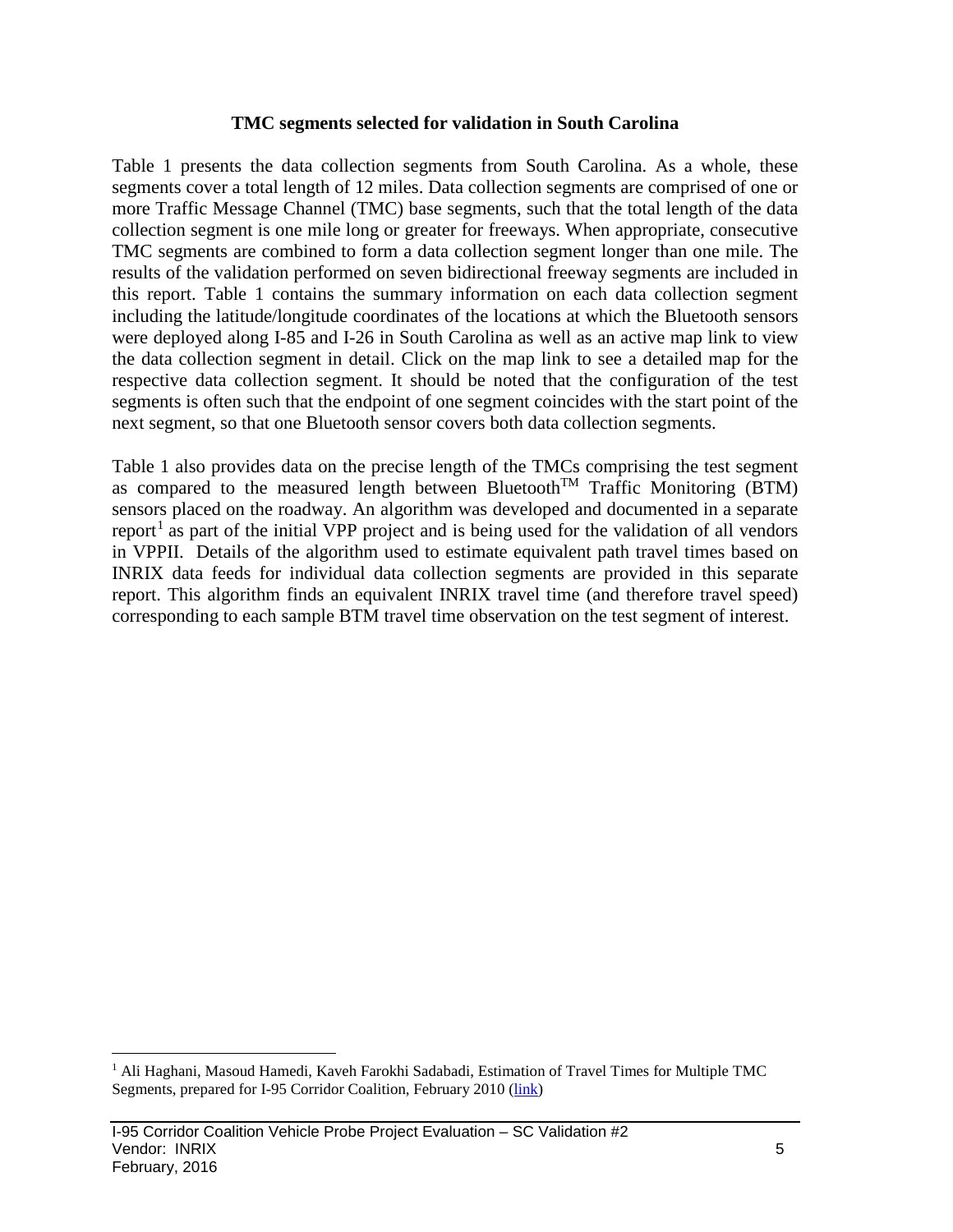| SEGMENT         | <b>DESCRIPTION</b> |                |                            | редисны эсксиса тог танаанон нгроат сагонна<br><b>TMC CODES</b> |                | Deployment    |              |                     |
|-----------------|--------------------|----------------|----------------------------|-----------------------------------------------------------------|----------------|---------------|--------------|---------------------|
| (Map Link)      | Freeway            | <b>State</b>   | Starting at                | <b>Begin</b>                                                    | Number         | Begin Lat/Lon |              | Length              |
|                 | South              |                |                            |                                                                 |                |               |              |                     |
|                 | Carolina           | County         | Ending at                  | End                                                             | Length         | End Lat/Lon   |              | % Diff              |
|                 |                    |                |                            |                                                                 |                |               |              | All                 |
| <b>Freeways</b> |                    |                |                            |                                                                 |                |               |              | Lengths in<br>Miles |
| F1              | $I-85$             | South Carolina | <b>US-276/Exit 48</b>      | 125+04733                                                       |                | 34.814246     | $-82.33399$  | 1.67                |
| SC02-0001       | Northbound         | Greenville     | SC-146/Woodruff Rd/Exit 51 | $125+04733$                                                     | 1.7            | 34.826048     | $-82.308215$ | $-1.26%$            |
| F2              | $I-85$             | South Carolina | SC-146/Woodruff Rd/Exit 51 | 125P04733                                                       |                | 34.826048     | $-82.308215$ | 1.22                |
| SC02-0002       | Northbound         | Greenville     | SC-146/Woodruff Rd/Exit 51 | 125P04733                                                       | 1.1            | 34.835775     | $-82.292468$ | 8.94%               |
| F <sub>3</sub>  | $I-85$             | South Carolina | SC-146/Woodruff Rd/Exit 51 | $125 + 04735$                                                   | 1              | 34.835775     | $-82.292468$ | 2.06                |
| SC02-0003       | Northbound         | Greenville     | Pelham Rd/Exit 54          | 125+04735                                                       | 2.3            | 34.857171     | $-82.264182$ | $-9.24%$            |
| F <sub>4</sub>  | $I-85$             | South Carolina | Pelham Rd/Exit 54          | 125P04735                                                       | 2              | 34.857171     | $-82.264182$ | 2.29                |
| SC02-0004       | Northbound         | Greenville     | SC-14/Exit 56              | $125+04736$                                                     | 2.1            | 34.869354     | $-82.230867$ | 10.62%              |
| F <sub>5</sub>  | $I-85$             | South Carolina | SC-14/Exit 56              | 125-04735                                                       | 2              | 34.86958      | $-82.230741$ | 2.23                |
| SC02-0005       | Southbound         | Greenville     | Pelham Rd/Exit 54          | 125N04735                                                       | 2.3            | 34.856039     | $-82.267742$ | $-3.04%$            |
| F <sub>6</sub>  | $I-85$             | South Carolina | Pelham Rd/Exit 54          | 125-04734                                                       | $\mathbf{1}$   | 34.856039     | $-82.267742$ | 2.22                |
| SC02-0006       | Southbound         | Greenville     | I-385/Exit 51              | 125-04734                                                       | 1.8            | 34.837858     | $-82.289509$ | 20.79%              |
| F7              | $I-85$             | South Carolina | I-385/Exit 51              | 125N04733                                                       | $\mathbf{1}$   | 34.837858     | $-82.289509$ | 1.85                |
| SC02-0007       | Southbound         | Greenville     | SC-146/Woodruff Rd/Exit 51 | 125N04733                                                       | 1.4            | 34.82527      | -82.309863   | 27.90%              |
| F <sub>8</sub>  | $I-85$             | South Carolina | SC-146/Woodruff Rd/Exit 51 | 125-04732                                                       | 1              | 34.82527      | -82.309863   | 1.68                |
| SC02-0008       | Southbound         | Greenville     | <b>US-276/Exit 48</b>      | 125-04732                                                       | 1.6            | 34.814403     | -82.334008   | 6.33%               |
| F <sub>9</sub>  | $I-26$             | South Carolina | Bush River Rd/Exit 108     | $125+05660$                                                     | $\overline{4}$ | 34.03192      | $-81.105291$ | 1.27                |
| SC02-0009       | Westbound          | Richland       | Saint Andrews Rd/Exit 106  | 125P05661                                                       | 1.27           | 34.046107     | $-81.119325$ | 0.00%               |
| F10             | $I-26$             | South Carolina | Saint Andrews Rd/Exit 106  | 125+05662                                                       | 1              | 34.046107     | $-81.119325$ | 1.60                |
| SC02-0010       | Westbound          | Lexington      | Piney Grove Rd/Exit 104    | 125+05662                                                       | 1.61           | 34.063425     | $-81.138117$ | $-0.62%$            |
| F11             | $I-26$             | South Carolina | Piney Grove Rd/Exit 104    | 125P05662                                                       | 3              | 34.063425     | $-81.138117$ | 1.71                |
| SC02-0011       | Westbound          | Richland       | Harbison Blvd/Exit 103     | 125P05663                                                       | 1.59           | 34.081164     | $-81.155826$ | 7.55%               |

**Table 1 Segments selected for validation in South Carolina**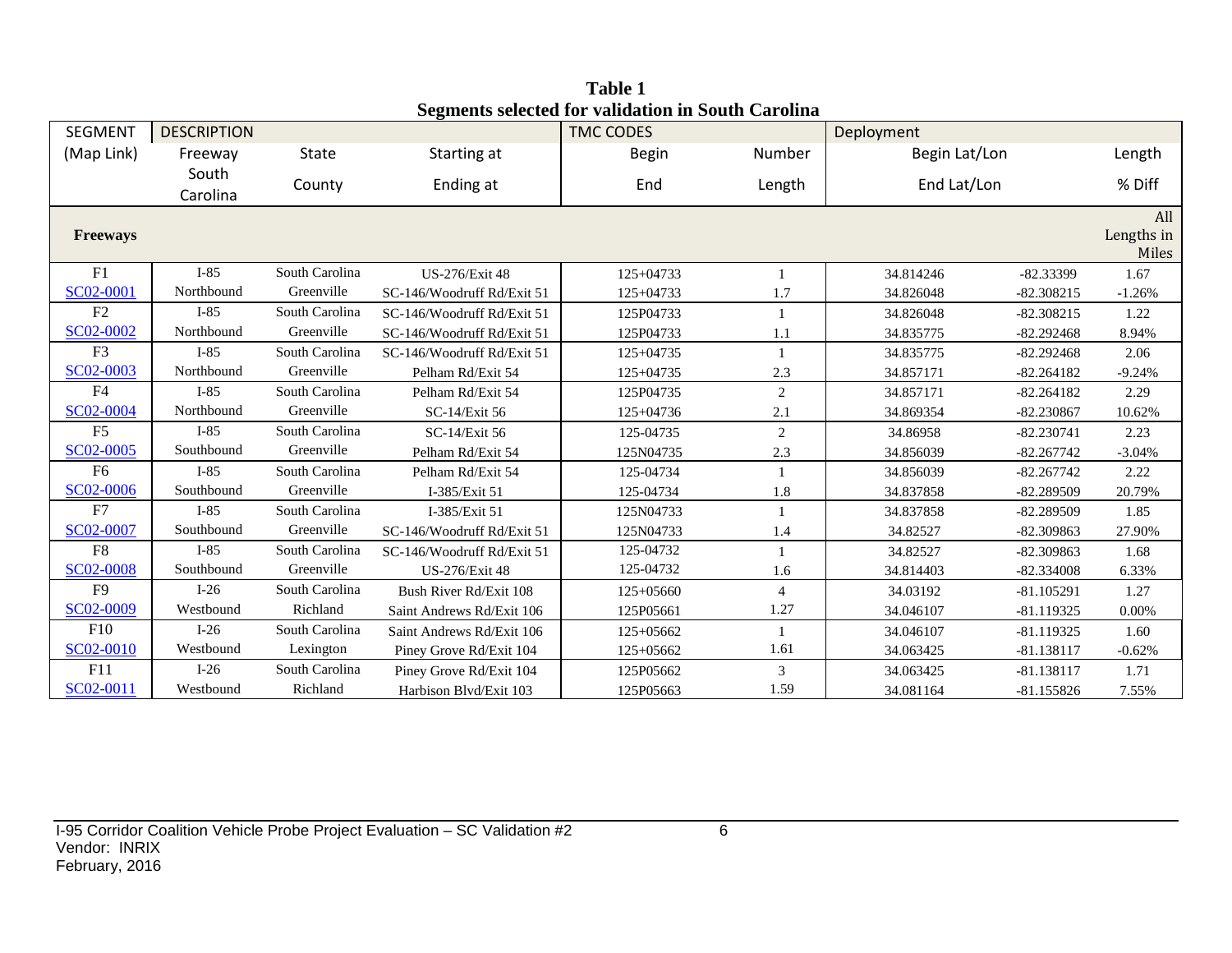| <b>SEGMENT</b>  | <b>DESCRIPTION</b> |                      | ~~ <del>~</del> ~~~~~~    | <b>TMC CODES</b> |        | Deployment    |              |                            |
|-----------------|--------------------|----------------------|---------------------------|------------------|--------|---------------|--------------|----------------------------|
| (Map Link)      | Freeway            | State<br>Starting at |                           | <b>Begin</b>     | Number | Begin Lat/Lon |              | Length                     |
|                 | South<br>Carolina  | County               | Ending at                 | End              | Length | End Lat/Lon   |              | % Diff                     |
| <b>Freeways</b> |                    |                      |                           |                  |        |               |              | All<br>Lengths<br>in Miles |
| F12             | $I-26$             | South Carolina       | Harbison Blvd/Exit 103    | 125N05663        | $\sim$ | 34.080458     | $-81.155335$ | 1.63                       |
| SC02-0012       | Eastbound          | Richland             | Piney Grove Rd/Exit 104   | 125N05662        | 1.60   | 34.062617     | -81.137442   | 1.87%                      |
| F13             | $I-26$             | South Carolina       | Piney Grove Rd/Exit 104   | 125-05661        |        | 34.062617     | $-81.137442$ | 1.68                       |
| SC02-0013       | Eastbound          | Lexington            | Saint Andrews Rd/Exit 106 | 125-05661        | 1.49   | 34.046545     | -81.119958   | 12.71%                     |
| F14             | $I-26$             | South Carolina       | Saint Andrews Rd/Exit 106 | 125N05661        | 4      | 34.046545     | $-81.119958$ | 1.08                       |
| SC02-0014       | Eastbound          | Richland             | Bush River Rd/Exit 108    | 125-05659        | 1.18   | 34.033232     | -81.106988   | -8.46%                     |

#### **Table 1 (Cont'd) Segments selected for validation in South Carolina**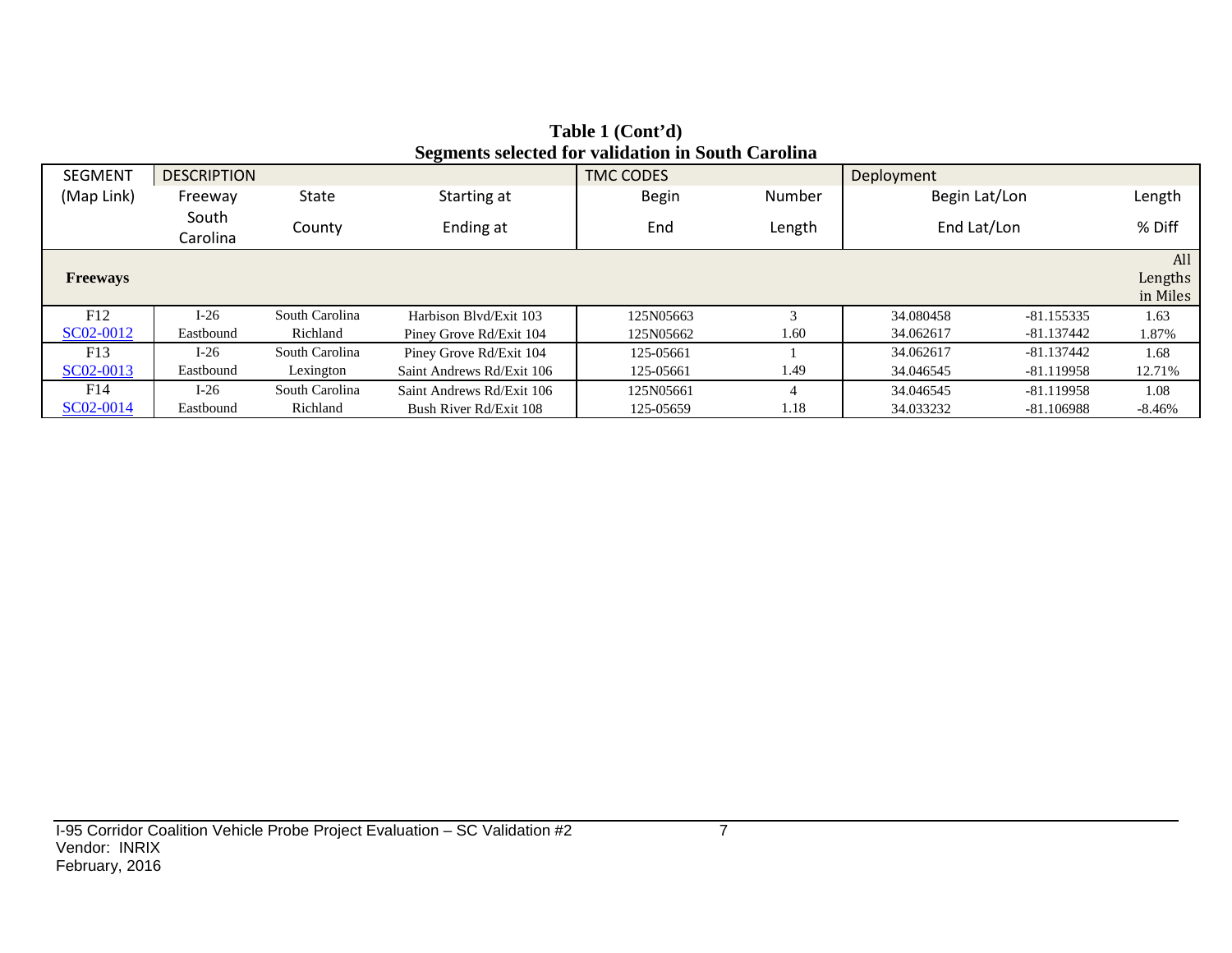### *Analysis of Freeway Results*

Table 2 summarizes the data quality measures obtained as a result of a comparison between Bluetooth and all reported INRIX speeds. Specifications used for comparison include the Average Absolute Speed Error (AASE) and the Speed Error Bias (SEB).

#### Average Absolute Speed Error (AASE)

The AASE is defined as the mean absolute value of the difference between the mean speed reported from the VPP and the ground truth mean speed for a specified time period. The AASE is the primary accuracy metric. Based on the contract specifications, the speed data from the VPP shall have a maximum average absolute error of 10 miles per hour (MPH) in each of four speed ranges: 0-30 MPH, 30-45 MPH, 45-60 MPH, and > 60 MPH.

#### Speed Error Bias (SEB)

The SEB is defined as the average speed error (not the absolute value) in each speed range. SEB is a measure of whether the speed reported in the VPP consistently under or over estimates speed as compared to ground truth speed. Based on the contract specifications, the VPP data shall have a maximum SEB of +/- 5 MPH in each of speed ranges as defined above.

The results are presented as compared against the mean of the ground truth data as well as the 95th percent confidence interval for the mean, referred to as the Standard Error of the Mean (SEM) band. The SEM band takes into account any uncertainty in the ground truth speed as measured by BTM equipment due to limited samples and/or data variance. Contract specifications are assessed against the SEM band. (See the *Vehicle Probe Project: Data Use and Application Guide* for additional details on the validation process.) The AASE in the lower two speed bands have proven to be the critical specification (and most difficult) to attain. As shown, the average absolute speed error (AASE) and Speed Error Bias (SEB) were within specification for all the speed bins.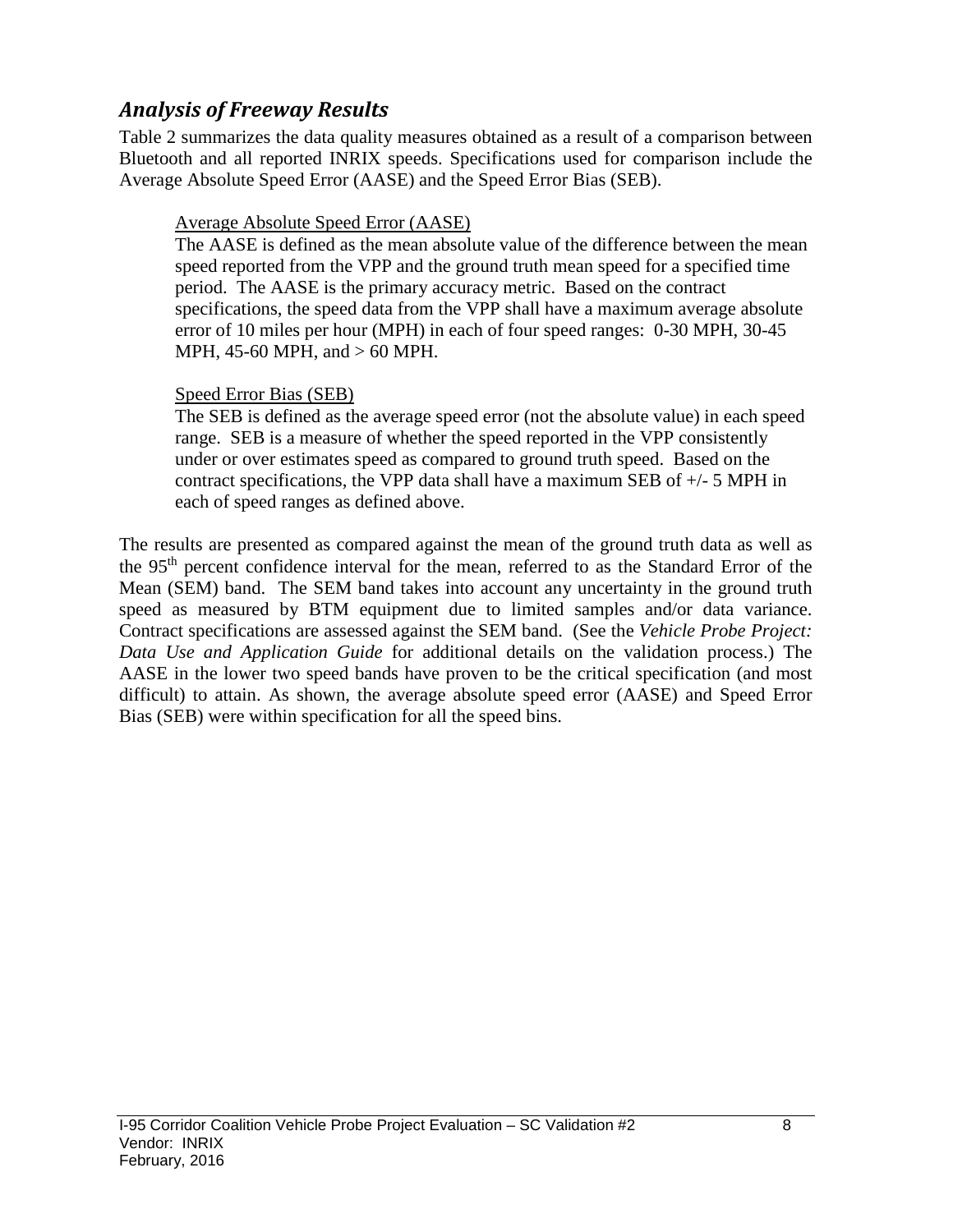|                            |                                                  | <b>Data Quality Measures for</b> |            |             |                                               |                           |  |
|----------------------------|--------------------------------------------------|----------------------------------|------------|-------------|-----------------------------------------------|---------------------------|--|
|                            | 1.96 SEM Band                                    |                                  |            | <b>Mean</b> |                                               | <b>Hours</b> of           |  |
| <b>SPEED</b><br><b>BIN</b> | <b>SEB</b><br>5 mph<br>(contract specifications) | <b>AASE</b><br>$10 \text{ mph}$  | <b>SEB</b> | <b>AASE</b> | No. of $5$<br><b>Minute</b><br><b>Samples</b> | Data<br><b>Collection</b> |  |
| $0 - 30$                   | 1.7                                              | 2.5                              | 2.3        | 4.1         | 1420                                          | 118                       |  |
| $30 - 45$                  | 3.2                                              | 4.5                              | 4.6        | 7.2         | 1354                                          | 113                       |  |
| $45 - 60$                  | 1.7                                              | 2.0                              | 3.9        | 5.0         | 13374                                         | 1115                      |  |
| $60+$                      | $-1.6$                                           | 2.0                              | $-3.8$     | 5.2         | 34139                                         | 2845                      |  |

**TABLE 2 Data quality measures for freeway segments in South Carolina**

Table 3 shows the percentage of the time INRIX data falls within 5 mph of the SEM band and the mean for each speed bin for all freeway data segments in this validation report.

|                            |                                             |                                                         | eriteria for freeway segments in South Carolina |                |       |
|----------------------------|---------------------------------------------|---------------------------------------------------------|-------------------------------------------------|----------------|-------|
|                            |                                             |                                                         | <b>Data Quality Measures for</b>                |                |       |
|                            |                                             | 1.96 SEM Band                                           | Mean                                            |                |       |
| <b>SPEED</b><br><b>BIN</b> | Percentage<br>falling<br>inside the<br>band | Percentage<br>falling<br>within 5<br>mph of the<br>band | Percentage<br>within 5<br>mph of the<br>mean    | No. of<br>Obs. |       |
| $0 - 30$                   | 35%                                         | 86%                                                     | $0\%$                                           | 75%            | 1420  |
| $30 - 45$                  | 29%                                         | 64%                                                     | $0\%$                                           | 45%            | 1354  |
| $45-60$                    | 43%                                         | 85%                                                     | 0%                                              | 56%            | 13374 |
| $60+$                      | 45%                                         | 85%                                                     | 0%                                              | 56%            | 34139 |

**Table 3 Percent observations meeting data quality criteria for freeway segments in South Carolina**

Tables 4 and 5 present detailed data for individual TMC segments in this validation in a similar format as Tables 2 and 3, respectively. Note that for some segments and in some speed bins the comparison results may not be reliable due to the small number of observations.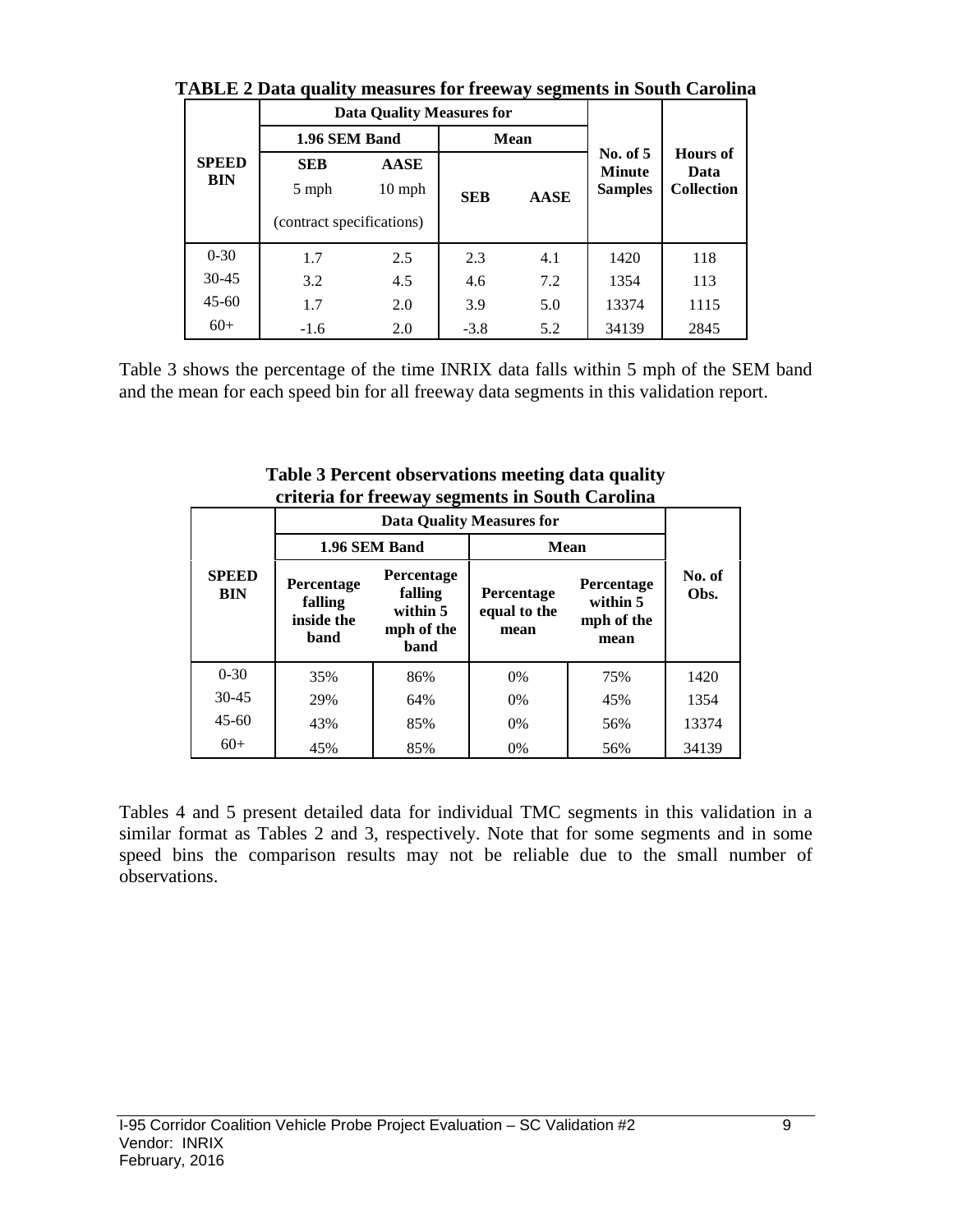|                  |                                         |                              | buum Carumia<br><b>Data Quality Measures for</b> |                                   |                                                     |                                             |                                                     |                |     |
|------------------|-----------------------------------------|------------------------------|--------------------------------------------------|-----------------------------------|-----------------------------------------------------|---------------------------------------------|-----------------------------------------------------|----------------|-----|
|                  |                                         |                              |                                                  | 1.96 SEM Band                     |                                                     |                                             | Mean                                                |                |     |
| <b>TMC</b>       | <b>Standard</b><br><b>TMC</b><br>length | <b>Bluetooth</b><br>distance | <b>SPEED</b><br><b>BIN</b>                       | <b>Speed Error</b><br><b>Bias</b> | Average<br><b>Absolute</b><br><b>Speed</b><br>Error | <b>Speed</b><br><b>Error</b><br><b>Bias</b> | Average<br><b>Absolute</b><br><b>Speed</b><br>Error | No. of<br>Obs. |     |
|                  |                                         |                              | $0 - 30$                                         | 6.2                               | 6.5                                                 | 7.8                                         | 8.6                                                 | $26*$          |     |
|                  |                                         |                              | 30-45                                            | 7.8                               | 8.3                                                 | 10.1                                        | 11.2                                                | 59             |     |
| <b>SC02-0001</b> | 1.69                                    | 1.67                         | $45 - 60$                                        | 3.9                               | 3.9                                                 | 6.6                                         | 6.7                                                 | 2981           |     |
|                  |                                         |                              | $60+$                                            | 1.4                               | 1.4                                                 | 3.3                                         | 3.7                                                 | 702            |     |
|                  |                                         |                              | $0 - 30$                                         | 1.5                               | 2.2                                                 | 1.8                                         | 4.3                                                 | 71             |     |
|                  |                                         |                              | $30 - 45$                                        | $-1.1$                            | 3.8                                                 | $-1.0$                                      | 8.1                                                 | $21*$          |     |
| <b>SC02-0002</b> | 1.12                                    | 1.22                         | $45 - 60$                                        | $-4.0$                            | 5.3                                                 | $-5.1$                                      | 9.3                                                 | 37             |     |
|                  |                                         |                              | $60+$                                            | $-4.1$                            | 4.1                                                 | $-7.8$                                      | 7.9                                                 | 3629           |     |
|                  |                                         |                              | $0 - 30$                                         | 1.5                               | 1.6                                                 | 2.5                                         | 3.0                                                 | 180            |     |
|                  |                                         |                              | $30 - 45$                                        | 5.5                               | 6.7                                                 | 6.6                                         | 9.3                                                 | 91             |     |
| <b>SC02-0003</b> | 2.27                                    | 2.06                         | $45 - 60$                                        | 2.3                               | 3.7                                                 | 3.3                                         | 6.3                                                 | 146            |     |
|                  |                                         |                              | $60+$                                            | $-0.3$                            | 0.7                                                 | $-1.0$                                      | 2.5                                                 | 3466           |     |
|                  |                                         |                              | $0 - 30$                                         | 6.1                               | 6.4                                                 | 7.6                                         | 8.6                                                 | 48             |     |
|                  |                                         |                              | 30-45                                            | 7.1                               | 8.1                                                 | 9.2                                         | 11.7                                                | $27*$          |     |
| SC02-0004        | 2.07                                    | 2.29                         | $45 - 60$                                        | 0.6                               | 1.2                                                 | 1.7                                         | 3.3                                                 | 389            |     |
|                  |                                         |                              | $60+$                                            | $-0.6$                            | 0.7                                                 | $-2.3$                                      | 3.3                                                 | 3363           |     |
|                  |                                         |                              | $0 - 30$                                         | $-0.4$                            | 1.7                                                 | $-0.8$                                      | 2.7                                                 | 323            |     |
|                  |                                         |                              | $30 - 45$                                        | 0.0                               | 3.9                                                 | $-0.3$                                      | 6.0                                                 | 163            |     |
| <b>SC02-0005</b> | 2.30                                    | 2.23                         | $45 - 60$                                        | $-1.6$                            | 4.6                                                 | $-1.7$                                      | 7.7                                                 | 85             |     |
|                  |                                         |                              | $60+$                                            | $-4.4$                            | 4.4                                                 | $-8.4$                                      | 8.4                                                 | 3220           |     |
|                  |                                         |                              |                                                  | $0 - 30$                          | 1.8                                                 | 1.9                                         | 3.9                                                 | 4.4            | 206 |
|                  |                                         |                              | $30 - 45$                                        | 2.5                               | 2.6                                                 | 4.5                                         | 5.1                                                 | 452            |     |
| <b>SC02-0006</b> | 1.84                                    | 2.22                         | $45 - 60$                                        | 0.6                               | 0.8                                                 | 1.6                                         | 3.0                                                 | 2955           |     |
|                  |                                         |                              | $60+$                                            | $-0.9$                            | 0.9                                                 | $-4.2$                                      | 4.7                                                 | 203            |     |
|                  |                                         |                              | $0 - 30$                                         | 1.5                               | 4.6                                                 | 1.9                                         | 6.6                                                 | $15*$          |     |
| <b>SC02-0007</b> |                                         |                              | $30 - 45$                                        | 4.2                               | 7.2                                                 | 5.1                                         | 12.1                                                | $5*$           |     |
|                  | 1.45                                    | 1.85                         | $45 - 60$                                        | 0.8                               | 3.8                                                 | 8.5                                         | 13.0                                                | 9*             |     |
|                  |                                         |                              | $60+$                                            | $-3.5$                            | 3.5                                                 | $-8.3$                                      | 8.5                                                 | 3662           |     |
|                  |                                         |                              | $0 - 30$                                         | 1.9                               | 2.3                                                 | 2.2                                         | 3.3                                                 | $29*$          |     |
| <b>SC02-0008</b> | 1.58                                    | 1.68                         | 30-45                                            | 9.0                               | 9.8                                                 | 10.8                                        | 12.1                                                | $8*$           |     |
|                  |                                         |                              | $45 - 60$                                        | 2.6                               | 2.7                                                 | 5.4                                         | 5.7                                                 | 217            |     |
|                  |                                         |                              | $60+$                                            | 0.5                               | $_{0.8}$                                            | 1.2                                         | 2.9                                                 | 3552           |     |
|                  |                                         |                              | $0 - 30$                                         | 2.0                               | 2.5                                                 | 2.6                                         | 3.9                                                 | 277            |     |
| <b>SC02-0009</b> | 1.26                                    | 1.27                         | $30 - 45$                                        | 6.4                               | 8.4                                                 | 8.2                                         | 12.6                                                | 54             |     |
|                  |                                         |                              | 45-60                                            | 0.8                               | 1.0                                                 | 3.3                                         | 4.2                                                 | 1765           |     |
|                  |                                         |                              | $60+$                                            | $-0.3$                            | 0.6                                                 | $-1.5$                                      | 3.0                                                 | 1096           |     |
|                  |                                         |                              | $0 - 30$                                         | 2.1                               | 4.1                                                 | 1.7                                         | 6.0                                                 | $23*$          |     |
| <b>SC02-0010</b> | 1.61                                    | 1.60                         | 30-45                                            | 2.4                               | 3.6                                                 | 3.1                                         | 5.3                                                 | 166            |     |
|                  |                                         |                              | 45-60<br>$60+$                                   | $-0.1$                            | 1.2                                                 | 0.1                                         | 3.1                                                 | 497            |     |
|                  |                                         |                              | $0 - 30$                                         | $-1.2$                            | 1.3                                                 | $-3.3$                                      | 3.8                                                 | 2873           |     |
|                  |                                         |                              | $30 - 45$                                        | 4.8                               | 5.4                                                 | 5.6                                         | 7.3                                                 | 42<br>39       |     |
| <b>SC02-0011</b> | 1.59                                    | 1.71                         | 45-60                                            | 3.1<br>2.5                        | 7.1<br>$3.0\,$                                      | 3.9<br>5.3                                  | 10.3<br>6.0                                         | 813            |     |
|                  |                                         |                              | $60+$                                            | 0.9                               | 1.0                                                 | 2.5                                         | 3.1                                                 | 2454           |     |
|                  |                                         |                              |                                                  |                                   |                                                     |                                             |                                                     |                |     |

#### **Table 4 Data quality measures for individual freeway validation segments in the state of South Carolina**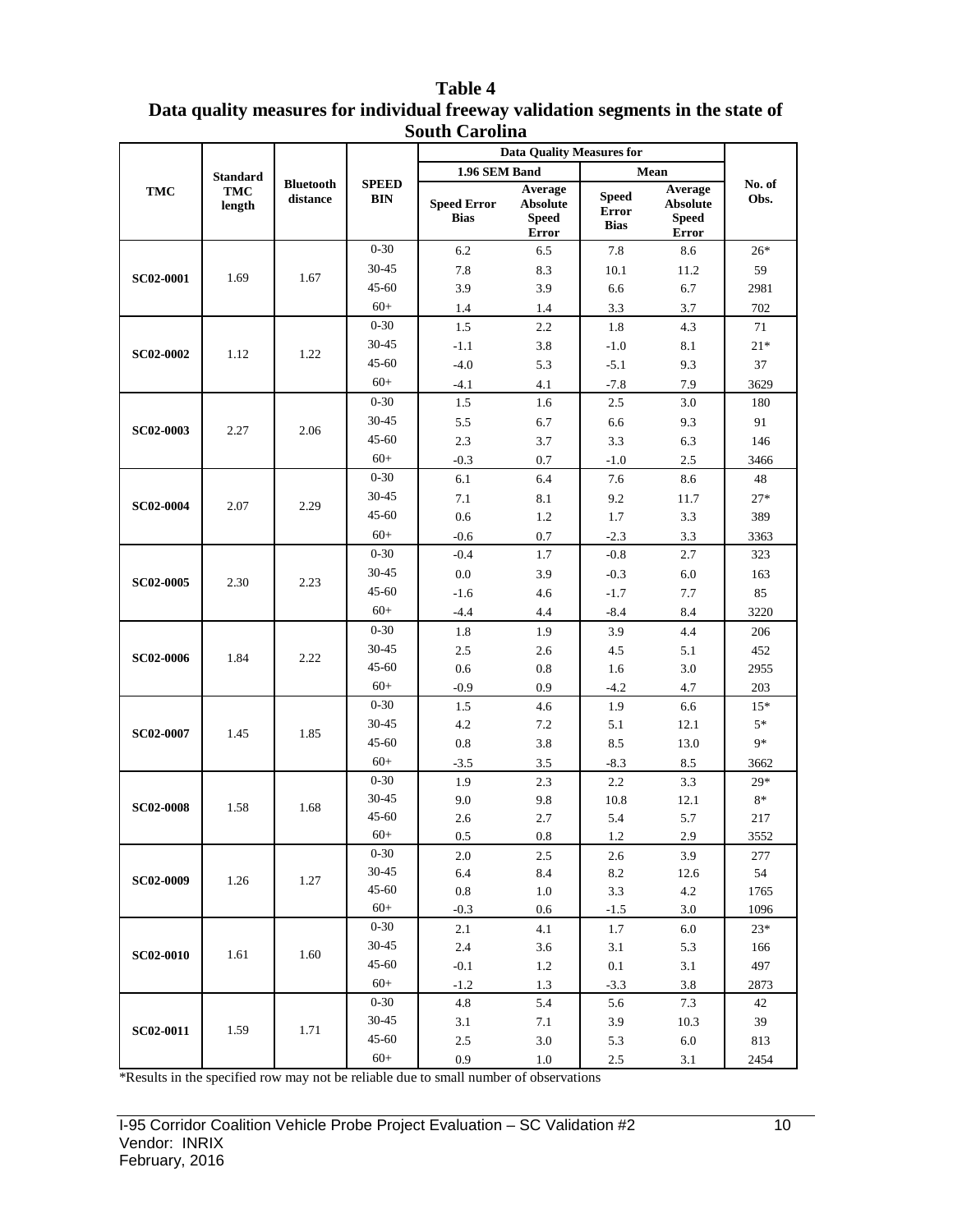#### **Table 4 (Cont'd) Data quality measures for individual freeway validation segments in the state of South Carolina**

|                  |                      |                              |                            | <b>Data Quality Measures for</b>  |                                                     |                                             |                                                            |                |
|------------------|----------------------|------------------------------|----------------------------|-----------------------------------|-----------------------------------------------------|---------------------------------------------|------------------------------------------------------------|----------------|
|                  | <b>Standard</b>      |                              |                            | 1.96 SEM Band                     |                                                     |                                             | Mean                                                       |                |
| TMC              | <b>TMC</b><br>length | <b>Bluetooth</b><br>distance | <b>SPEED</b><br><b>BIN</b> | <b>Speed Error</b><br><b>Bias</b> | Average<br><b>Absolute</b><br><b>Speed</b><br>Error | <b>Speed</b><br><b>Error</b><br><b>Bias</b> | Average<br><b>Absolute</b><br><b>Speed</b><br><b>Error</b> | No. of<br>Obs. |
|                  |                      |                              | $0 - 30$                   | 1.7                               | 2.4                                                 | 2.0                                         | 3.6                                                        | 108            |
| <b>SC02-0012</b> | 1.60                 | 1.63                         | $30 - 45$                  | 1.6                               | 4.1                                                 | 1.5                                         | 7.1                                                        | 51             |
|                  |                      |                              | $45 - 60$                  | $-0.3$                            | 0.5                                                 | $-1.5$                                      | 2.8                                                        | 545            |
|                  |                      |                              | $60+$                      | $-1.7$                            | 1.7                                                 | $-7.0$                                      | 7.1                                                        | 2490           |
|                  |                      | 1.68                         | $0 - 30$                   | 3.4                               | 3.7                                                 | 4.5                                         | 6.1                                                        | 54             |
| <b>SC02-0013</b> | 1.49                 |                              | $30 - 45$                  | 7.3                               | 7.3                                                 | 10.4                                        | 10.8                                                       | 118            |
|                  |                      |                              | $45 - 60$                  | 2.2                               | 2.2                                                 | 6.7                                         | 6.8                                                        | 2456           |
|                  |                      |                              | $60+$                      | 0.3                               | 0.5                                                 | 1.3                                         | 2.9                                                        | 770            |
|                  |                      |                              | $0 - 30$                   | 3.5                               | 4.8                                                 | 4.7                                         | 8.7                                                        | $18*$          |
| SC02-0014        | 1.18                 | 1.08                         | $30 - 45$                  | 1.7                               | 3.4                                                 | 3.0                                         | 7.2                                                        | 100            |
|                  |                      |                              | $45 - 60$                  | $-0.3$                            | 0.9                                                 | 0.0                                         | 3.7                                                        | 479            |
|                  |                      |                              | $60+$                      | $-2.3$                            | 2.3                                                 | $-6.1$                                      | 6.4                                                        | 2659           |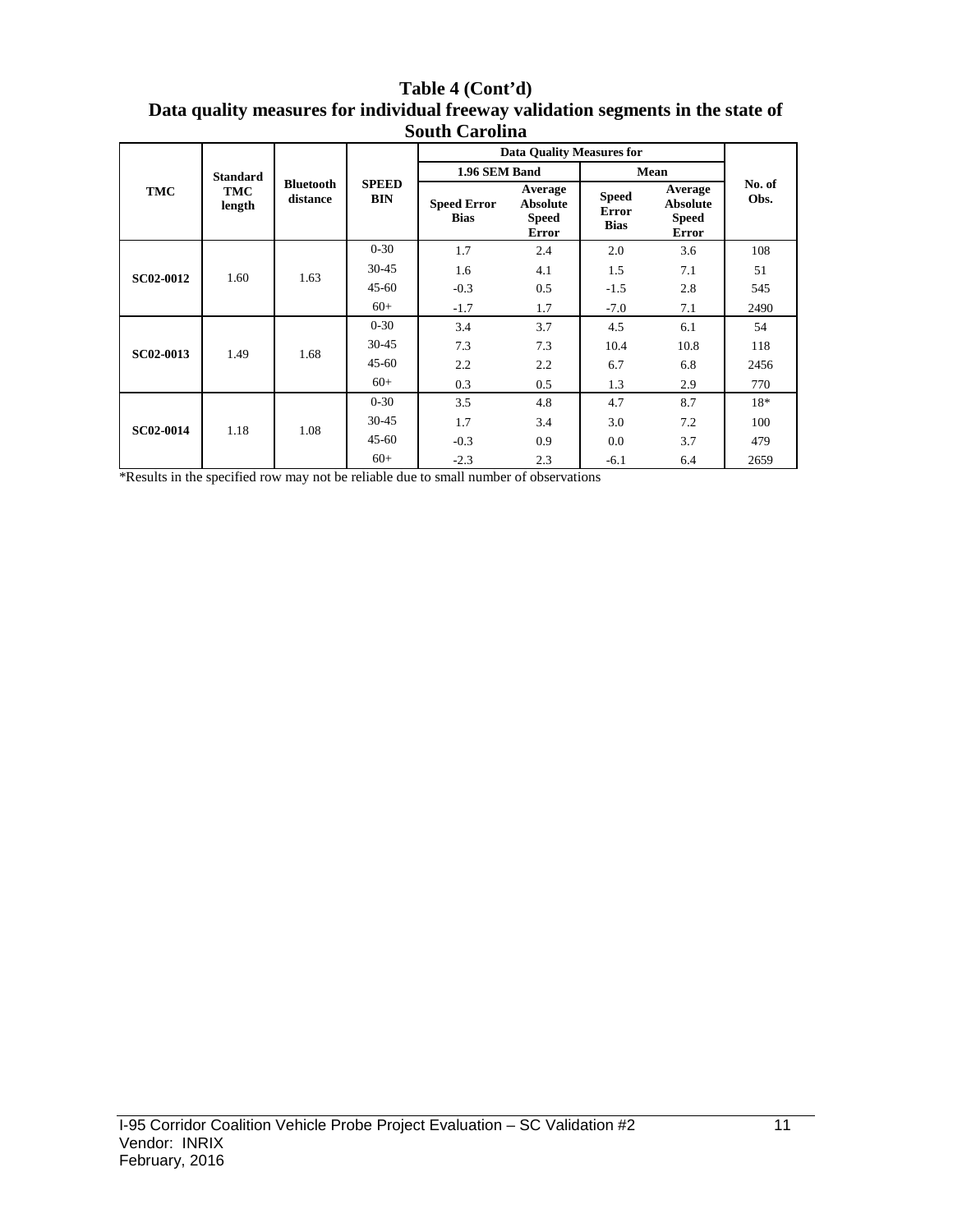#### **Table 5 Observations meeting data quality criteria for individual freeway validation segments in the state of South Carolina**

|                  |                   | <b>Data Quality Measures for</b>  |                                 |                                               |                                             |                                      |                           |                                       |                                               |            |  |
|------------------|-------------------|-----------------------------------|---------------------------------|-----------------------------------------------|---------------------------------------------|--------------------------------------|---------------------------|---------------------------------------|-----------------------------------------------|------------|--|
|                  |                   |                                   | 1.96 SEM Band                   |                                               |                                             |                                      |                           | Mean                                  |                                               |            |  |
| <b>TMC</b>       | <b>SPEED</b>      | <b>Speed Error Bias</b>           |                                 | <b>Average Absolute Speed</b><br><b>Error</b> |                                             | <b>Speed Error Bias</b>              |                           |                                       | <b>Average Absolute</b><br><b>Speed Error</b> | No.<br>of  |  |
|                  | <b>BIN</b>        | No. falling<br>inside the<br>band | % falling<br>inside the<br>band | No. falling<br>within 5<br>mph of the<br>band | % falling<br>within 5<br>mph of<br>the band | No. equal<br>to the<br>mean          | % equal<br>to the<br>mean | No.<br>within 5<br>mph of<br>the mean | $%$ within<br>5 mph of<br>the mean            | Obs.       |  |
|                  | $0 - 30$          | $\overline{2}$                    | 8%                              | 13                                            | 50%                                         | $\boldsymbol{0}$                     | 0%                        | 10                                    | 38%                                           | $26*$      |  |
| <b>SC02-0001</b> | 30-45             | 8                                 | 14%                             | 18                                            | 31%                                         | $\boldsymbol{0}$                     | 0%                        | 16                                    | 27%                                           | 59         |  |
|                  | $45 - 60$         | 46                                | 2%                              | 1435                                          | 48%                                         | $\boldsymbol{0}$                     | 0%                        | 911                                   | 31%                                           | 2981       |  |
|                  | $60+$             | 177                               | 25%                             | 581                                           | 83%                                         | $\boldsymbol{0}$                     | 0%                        | 510                                   | 73%                                           | 702        |  |
|                  | $0 - 30$          | 21                                | 30%                             | 57                                            | 80%                                         | $\boldsymbol{0}$                     | 0%                        | 54                                    | 76%                                           | 71         |  |
|                  | 30-45             | $\mathfrak{2}$                    | 10%                             | $\,$ 8 $\,$                                   | 38%                                         | $\boldsymbol{0}$                     | $0\%$                     | 5                                     | 24%                                           | $21*$      |  |
| <b>SC02-0002</b> | $45 - 60$         | 6                                 | 16%                             | 21                                            | 57%                                         | $\boldsymbol{0}$                     | $0\%$                     | 15                                    | 41%                                           | 37         |  |
|                  | $60+$             | 169                               | 5%                              | 1375                                          | 38%                                         | $\boldsymbol{0}$                     | 0%                        | 889                                   | 25%                                           | 3629       |  |
|                  | $0 - 30$          | 55                                | 31%                             | 164                                           | 91%                                         | $\boldsymbol{0}$                     | 0%                        | 152                                   | 84%                                           | 180        |  |
|                  | 30-45             | 10                                | 11%                             | 38                                            | 42%                                         | $\boldsymbol{0}$                     | 0%                        | 28                                    | 31%                                           | 91         |  |
| <b>SC02-0003</b> | $45 - 60$         | 18                                | 12%                             | 86                                            | 59%                                         | $\boldsymbol{0}$                     | 0%                        | 64                                    | 44%                                           | 146        |  |
|                  | $60+$             | 1035                              | 30%                             | 3323                                          | 96%                                         | $\boldsymbol{0}$                     | 0%                        | 3110                                  | 90%                                           | 3466       |  |
|                  | $0 - 30$          | 6                                 | 13%                             | 26                                            | 54%                                         | $\boldsymbol{0}$                     | 0%                        | 23                                    | 48%                                           | 48         |  |
| <b>SC02-0004</b> | 30-45             | $\mathbf{0}$                      | 0%                              | 8                                             | 30%                                         | $\boldsymbol{0}$                     | 0%                        | 3                                     | 11%                                           | $27*$      |  |
|                  | $45 - 60$         | 135                               | 35%                             | 342                                           | 88%                                         | $\boldsymbol{0}$                     | 0%                        | 309                                   | 79%                                           | 389        |  |
|                  | $60+$             | 1067                              | 32%                             | 3050                                          | 91%                                         | $\mathbf{0}$                         | 0%                        | 2626                                  | 78%                                           | 3363       |  |
|                  | $0 - 30$          | 55                                | 17%                             | 292                                           | 90%                                         | $\boldsymbol{0}$                     | 0%                        | 280                                   | 87%                                           | 323        |  |
|                  | 30-45             | 15                                | 9%                              | 101                                           | 62%                                         | $\boldsymbol{0}$                     | $0\%$                     | 83                                    | 51%                                           | 163        |  |
| <b>SC02-0005</b> | $45 - 60$         | 9                                 | 11%                             | 45                                            | 53%                                         | $\boldsymbol{0}$                     | $0\%$                     | 33                                    | 39%                                           | 85         |  |
|                  | $60+$             | 137                               | 4%                              | 1119                                          | 35%                                         | $\boldsymbol{0}$                     | 0%                        | 639                                   | 20%                                           | 3220       |  |
|                  | $0 - 30$          | 53                                | 26%                             | 163                                           | 79%                                         | $\boldsymbol{0}$                     | 0%                        | 137                                   | 67%                                           | 206        |  |
|                  | 30-45             | 132                               | 29%                             | 323                                           | 71%                                         | $\boldsymbol{0}$                     | 0%                        | 272                                   | 60%                                           | 452        |  |
| <b>SC02-0006</b> | $45 - 60$         | 908                               | 31%                             | 2705                                          | 92%                                         | $\boldsymbol{0}$                     | 0%                        | 2431                                  | 82%                                           | 2955       |  |
|                  | $60+$             | 43                                | 21%                             | 158                                           | 78%                                         | $\boldsymbol{0}$                     | 0%                        | 110                                   | 54%                                           | 203        |  |
|                  | $0 - 30$          | $\mathbf{1}$                      | 7%                              | 10                                            | 67%                                         | $\boldsymbol{0}$                     | 0%                        | 9                                     | 60%                                           | $15*$      |  |
|                  | 30-45             |                                   |                                 |                                               |                                             |                                      |                           |                                       |                                               | $5*$       |  |
| <b>SC02-0007</b> | $45 - 60$         | 1                                 | 20%                             | $\boldsymbol{2}$                              | 40%                                         | $\boldsymbol{0}$                     | $0\%$                     | 1                                     | 20%                                           |            |  |
|                  |                   | $\mathbf{1}$                      | 11%                             | $\overline{c}$                                | 22%                                         | $\boldsymbol{0}$                     | $0\%$                     | 1                                     | 11%                                           | $9*$       |  |
|                  | $60+$             | 247                               | 7%                              | 1448                                          | 40%                                         | $\boldsymbol{0}$                     | 0%                        | 815                                   | 22%                                           | 3662       |  |
|                  | $0 - 30$          | $\tau$                            | 24%                             | 24                                            | 83%                                         | $\boldsymbol{0}$                     | 0%                        | 24                                    | 83%                                           | $29*$      |  |
| <b>SC02-0008</b> | 30-45             | 1                                 | 13%                             | 3                                             | 38%                                         | $\boldsymbol{0}$                     | 0%                        | $\mathfrak{2}$                        | 25%                                           | $8*$       |  |
|                  | $45 - 60$         | 1                                 | 0%                              | 144                                           | 66%                                         | 0                                    | 0%                        | 99                                    | 46%                                           | 217        |  |
|                  | $60+$             | 1167                              | 33%                             | 3290                                          | 93%                                         | Q                                    | $0\%$                     | 2955                                  | 83%                                           | 3552       |  |
|                  | $0 - 30$<br>30-45 | 58                                | 21%                             | 226                                           | 82%                                         | $\boldsymbol{0}$                     | $0\%$                     | 211                                   | 76%                                           | 277        |  |
| <b>SC02-0009</b> | 45-60             | $\mathbf{1}$<br>477               | $2\%$<br>27%                    | 11<br>1427                                    | 20%<br>81%                                  | $\boldsymbol{0}$<br>$\boldsymbol{0}$ | $0\%$<br>$0\%$            | $\tau$<br>1190                        | 13%<br>67%                                    | 54<br>1765 |  |
|                  | $60+$             | 394                               | 36%                             | 1007                                          | 92%                                         | $\boldsymbol{0}$                     | $0\%$                     | 900                                   | 82%                                           | 1096       |  |
|                  | $0 - 30$          | $\mathbf{3}$                      | 13%                             | 15                                            | 65%                                         | $\boldsymbol{0}$                     | $0\%$                     | 13                                    | 57%                                           | $23*$      |  |
|                  | 30-45             | $28\,$                            | 17%                             | 111                                           | 67%                                         | $\boldsymbol{0}$                     | $0\%$                     | 94                                    | 57%                                           | 166        |  |
| <b>SC02-0010</b> | 45-60             | 151                               | 30%                             | 447                                           | 90%                                         | $\mathbf{1}$                         | $0\%$                     | 406                                   | 82%                                           | 497        |  |
|                  | $60+$             | 542                               | 19%                             | 2413                                          | 84%                                         | 4                                    | 0%                        | 2028                                  | 71%                                           | 2873       |  |
|                  | $0 - 30$          | 9                                 | 21%                             | 26                                            | 62%                                         | $\boldsymbol{0}$                     | $0\%$                     | 25                                    | 60%                                           | 42         |  |
|                  | 30-45             | 5                                 | 13%                             | 14                                            | 36%                                         | $\boldsymbol{0}$                     | $0\%$                     | 12                                    | 31%                                           | 39         |  |
| SC02-0011        | 45-60             | $23\,$                            | $3\%$                           | 470                                           | 58%                                         | $\boldsymbol{0}$                     | $0\%$                     | 327                                   | 40%                                           | 813        |  |
|                  | $60+$             | 596                               | 24%                             | 2164                                          | 88%                                         | $\mathbf{1}$                         | 0%                        | 1962                                  | 80%                                           | 2454       |  |